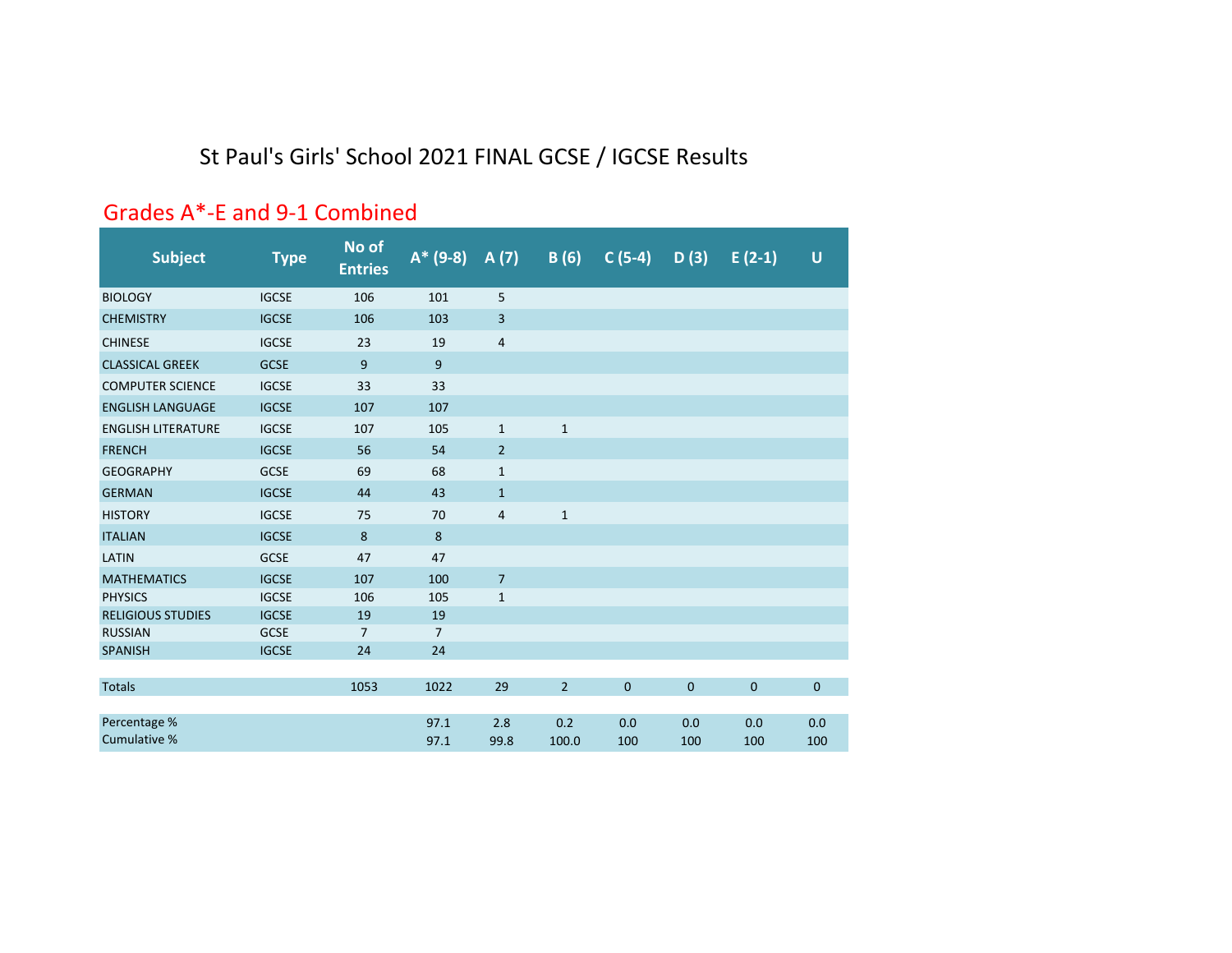# St Paul's Girls' School 2021 FINAL GCSE / IGCSE Results

### Grades A\*‐E

| <b>Subject</b> | <b>Type</b>  | No of<br><b>Entries</b> | A <sup>*</sup> | A              | B           | C.           | D   | Ε           | U           |
|----------------|--------------|-------------------------|----------------|----------------|-------------|--------------|-----|-------------|-------------|
| <b>CHINESE</b> | <b>IGCSE</b> | 23                      | 19             | 4              |             |              |     |             |             |
|                |              |                         |                |                |             |              |     |             |             |
| <b>Totals</b>  |              | 23                      | 19             | $\overline{4}$ | $\mathbf 0$ | $\mathbf{0}$ | 0   | $\mathbf 0$ | $\mathbf 0$ |
|                |              |                         |                |                |             |              |     |             |             |
| Percentage %   |              |                         | 82.6           | 17.4           | 0.0         | 0.0          | 0.0 | 0.0         | 0.0         |
| Cumulative %   |              |                         | 82.6           | 100.0          | 100.0       | 100          | 100 | 100         | 100         |